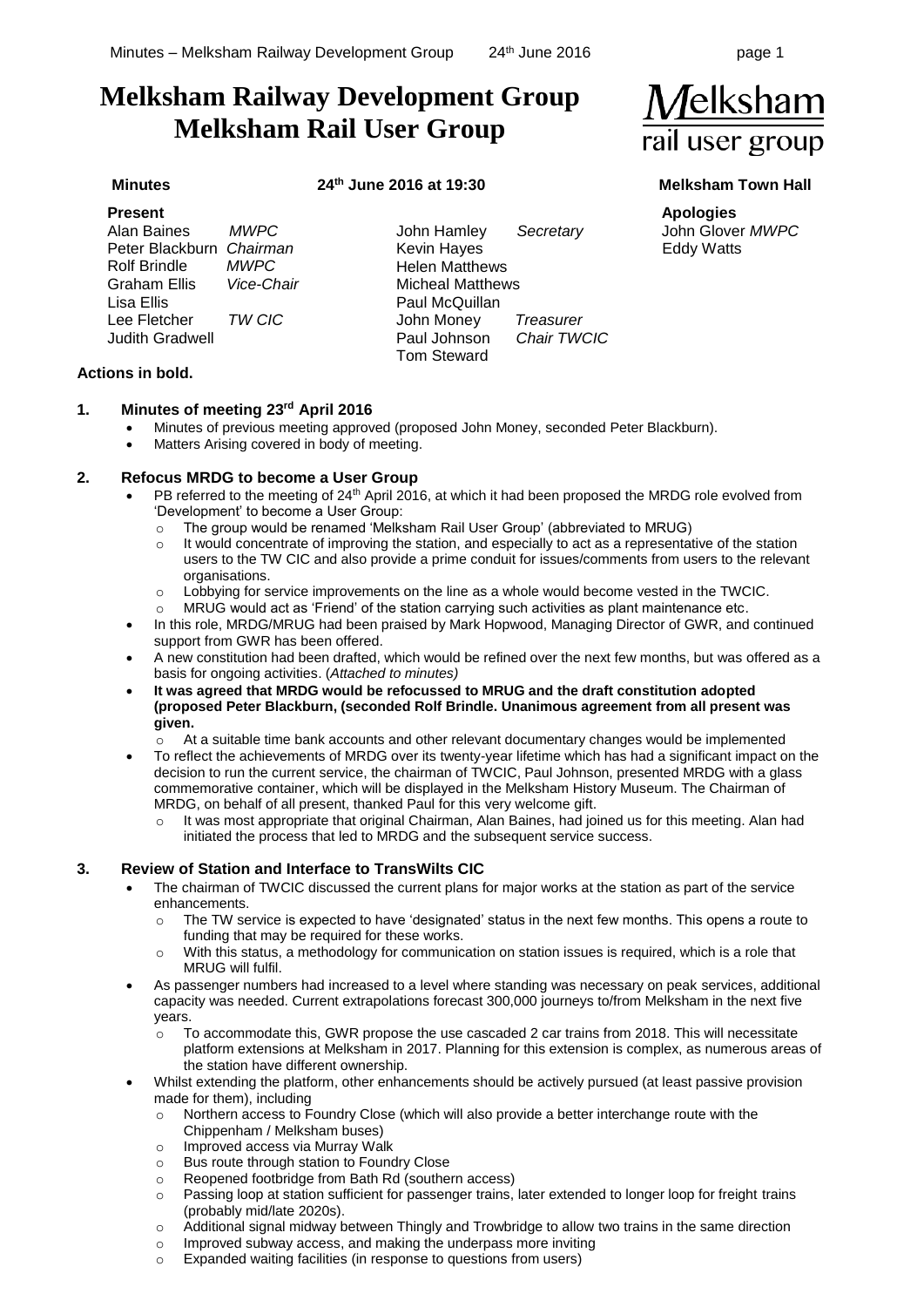# **4. Station Issues**

- Information presentation
	- $\circ$  Station display not often working, thought to be a result of the GSM connection.
	- o Banner displays typically found at other stations would be ideal.
	- Ideally a remotely driven public address system should be provided.
- The sign pointing to the town centre has been relocated to the cycle racks, making it more effective.
- The (unused) 'bicycle houses' should be removed, to make space for another station bench.
- **Rolf Brindle** and **Eddy Watts** continue to maintain parts of the station in their role as 'friends'.
- The TVM is invaluable but
	- $\circ$  needs a facility to expand the text for those with visual problems (raised at the meeting by a user in the new role of MRUG)
	- $\circ$  is still unusable in bright weather (in which case, users should purchase tickets from the train supervisor)
	- o offers full fare tickets when the next train is the first off-peak train
- The platform shelter needs to be larger (raised at the meeting by a user in the new role of MRUG)
- The car park has a very untidy appearance due to lack of litter collection.
	- $\circ$  The Upsite area (opposite platform also has a disreputable appearance but we do not have authority to access that area to clear it.

# **5. Trans Wilts Rail Partnership (TWCRP) and Community Interest Company (TWCIC)**

*TW issues consider the services and general issues for the entire TW corridor. The following summary lists the key issues that relate directly to the Melksham service.*

- Members of MRUG were encouraged to become members of the TWCIC (registration is possible via the TWCIC website), individual subscription is £5 and there is also a corporate subscription.
- TWCIC is now including 'connected' public transport issues in the area, and bus services form a key element. A relatively cost effective proposal has been presented by TW to senior WC councillors in response to the proposed cutbacks. The TWCIC are pressing for retention of many of the bus services particularly late night services which complement the train service.
- Overcrowding on the rail service at times has led to criticism of the service, although this can be seen as a reflection of the high demand from passengers.
- Numerous anomalies on ticket pricing from Melksham have been noted (raised at the meeting by a user in the new role of MRUG)
- Progress on the case for platform enhancement, especially the new platform at Chippenham for local services was discussed (in response to questions from the users). It was emphasised that TWCIC (and MRUG) should concentrate on the objective (e.g. hourly train service), as the how (e.g. junction mods at Thingly and platform capacity) could be better addressed by Network rail as part of overall upgrade plan.
	- o A 'strapline for station enhancements has emerged, '1 2 3 4 5', referring to platform 1 at Melksham, 2 new platforms at Corsham, new platform 3 for TW trains at Chippenham, reopened platform 4 at Westbury and reopened additional platform at Salisbury (to facilitate Waterloo-Wilton trains)
- A survey, probably 16/17/18 July, is being planned to analyse passenger routings and aspirations. This could be similar to that carried out in 2014. **Members of MRUG should contact Graham Ellis if they can help.**
- Go-Coop, an open access rail company, are considering implementing a new service from Taunton to Nuneaton via the TW corridor. This company were looking at a similar service some years ago. It would provide many more no-change opportunities from Melksham.
- Other key targets that improve the benefits of the Melksham station that are being addressed include:
	- o Station opening/enhancement at Wilton Parkway and Corsham.
	- o Through trains from Swindon to Salisbury/Southampton airport/Southampton.
- Further disruptions to services is foreseen in Easter 2017 with services not running between Bath and Bristol. This will result in the Cardiff – Portsmouth service again being diverted as a Swindon-Portsmouth service, with a two hourly stop frequency at Melksham. There is a possibility that 'via Melksham' tickets will only be valid for trains that stop at Melksham. This is under review.

# **6. Banking**

- **Rolf Brindle is proceeding with opening a regular cheque based account at HSBC.** Ideally all cheques would require two signatures, although a low limit value for single signed cheques might be possible.
- Current banking regulations require considerable paperwork to ensure the account is being used for legitimate purposes, and this is taking some time.
- **Both HSBC and the Coventry BS will be advised of our new name in due course (John Money – Coventry and Rolf Brindle HSBC).**

### **7. Finance**

- A grant application has been made to MTC, applications close on 31<sup>s</sup> July. MRUG appreciate the financial and other support from this council.
- Payment of £268 from Westbury TIC for the Santa trip 2014 has yet to be received.